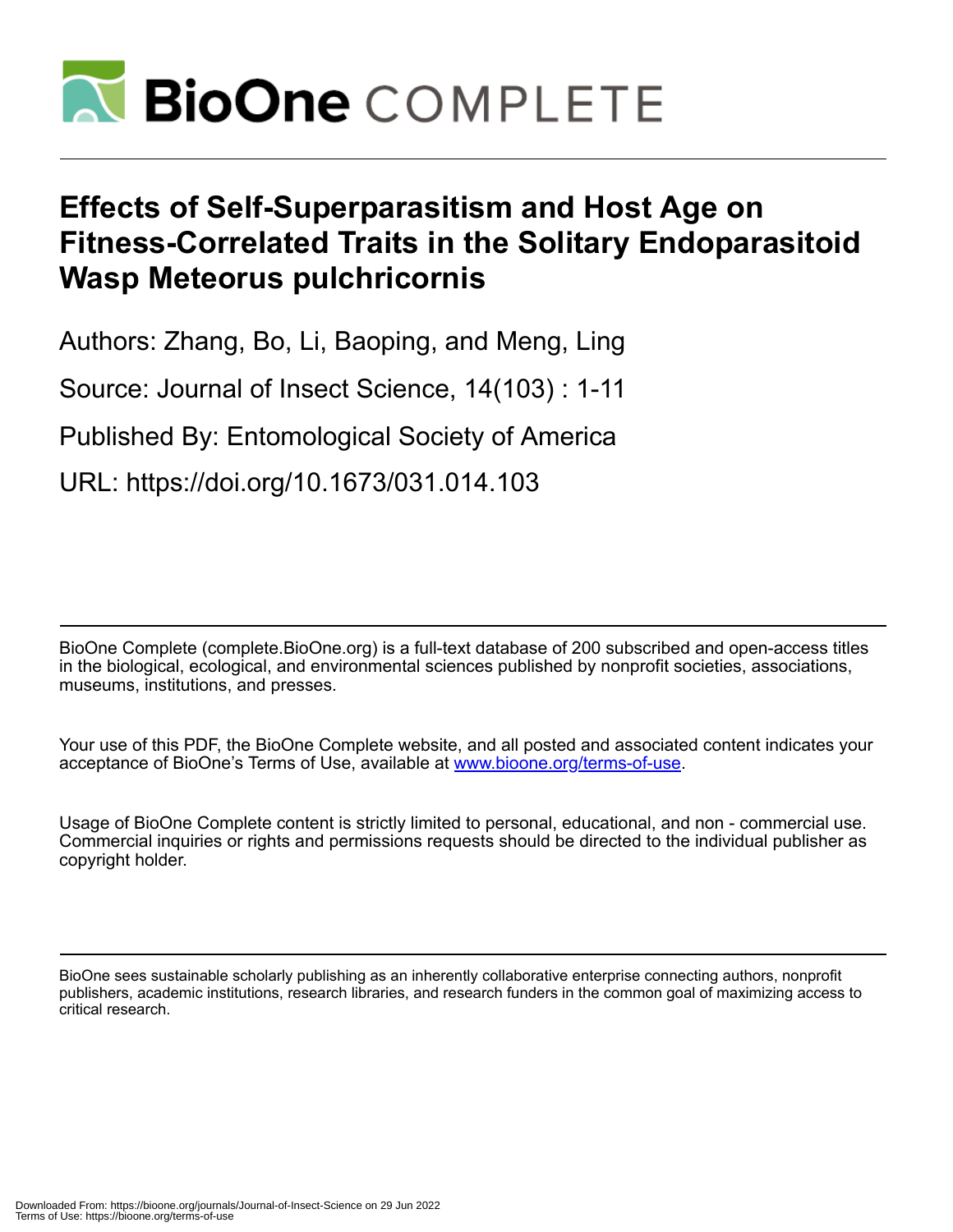

# **Effects of self-superparasitism and host age on fitness-correlated traits in the solitary endoparasitoid wasp** *Meteorus pulchricornis*

Bo Zhang, Baoping Li, and Ling Meng<sup>a</sup>

College of Plant Protection, Nanjing Agricultural University, Agricultural Pests Management Laboratory of Ministry of Education, Nanjing 210095, PR China

# **Abstract**

The domed fitness functions are suggested to describe developmental patterns of progeny parasitoids in relation to host age at oviposition in solitary koinobint parasitoids that are engaged in single parasitism, but few studies have investigated the applicability of the functions as related to superparasitism. The present study was designed to compare fitness functions between single parasitism and superparasitism by examining developmental patterns of *Meteorus pulchricornis* (Wesmael) (Hymneoptera: Braconidae) progeny in relation to the beet armyworm, *Spodoptera exigua* Hübner (Lepidoptera: Noctuidae), either singly parasitized or self-superparasitized as second–fifth instar larvae. Self-superparasitism caused deleterious effects on the fitness-related traits of parasitoid progeny, as demonstrated by a prolonged egg-to-adult emergence time, a smaller body size, and shorter longevity of the emerging adults, and decreased survival to adult emergence. While the domed fitness function was detected for development time, survival, adult body size, and longevity in relation to host larvae that were singly parasitized, the function was observed only for progeny survival in relation to host larvae that were self-superparasitized. This study suggests that developmental fitness functions with self-superparasitism can deviate from those with single parasitism in solitary koinobiont parasitoids.

**Keywords:** development, fitness, life history, koinobiont, superparasitism, parasitoids **Correspondence:** a ml@njau.eud.cn **Editor:** Michael Strand was editor of this paper. **Received:** 10 August 2012 **Accepted:** 10 January 2013 **Published:** 1 August 2014 **Copyright:** This is an open access paper. We use the Creative Commons Attribution 3.0 license that permits unrestricted use, provided that the paper is properly attributed. **ISSN:** 1536-2442 | Vol. 14, Number 103

**Cite this paper as:**  Zhang B, Li B, Meng L. 2014. Effects of self-superparasitism and host age on fitness-correlated traits in the solitary endoparasitoid wasp *Meteorus pulchricornis*. *Journal of Insect Science* 14(103). Available online: http://www.insectscience.org/14.103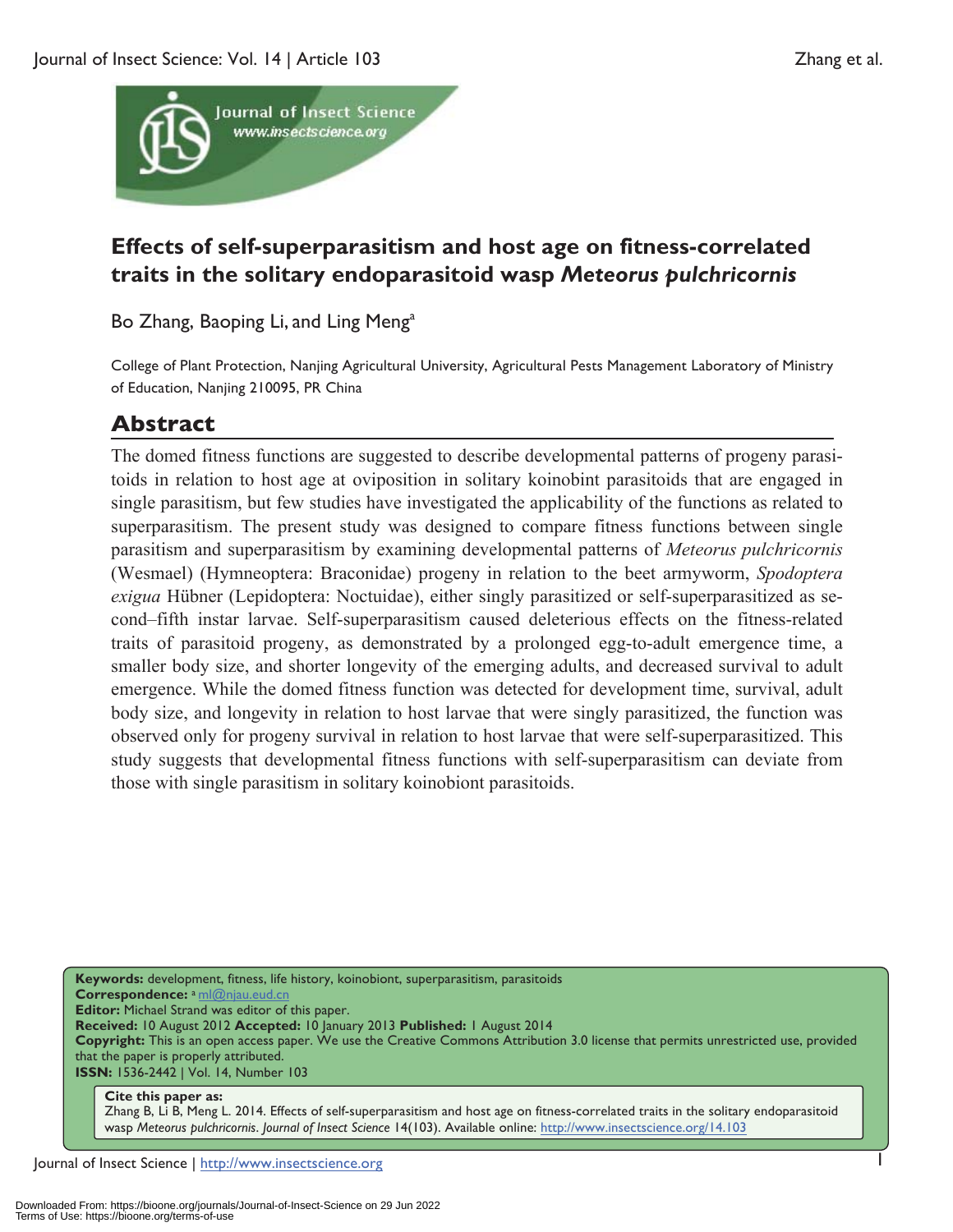#### **Introduction**

Among the most important trade-offs faced by organisms is whether to grow larger at the cost of extended development time or to develop more rapidly at the cost of reduced size (Abrams and Rowe 1996). To understand factors influencing offspring development and host selection strategies in parasitoids, the vast majority of studies have focused on the effects of host age, stage, or mass at parasitism on developmental traits in their parasitoids (reviewed by Mackauer and Sequeira 1993; Godfray 1994). The studies observe that the fitness functions differ markedly between (and within) koinobiont and idiobiont parasitoids in response to ecophysiological characteristics of the host species, including host size, growth potential at parasitism, immunity, and feeding ecology (Harvey et al. 2004; Pennacchio and Strand 2006). While a clear-cut host size– parasitoid fitness relationship is recognized for idiobionts, it is not always the case for koinobionts. The relationship between host quality and parasitoid fitness is much more complicated than is the case with idiobionts because it is determined by a range of potentially interacting ecophysiological selection pressures that are less prevalent in the latter group of parasitoids. For koinobionts attacking hosts of limited growth potential relative to maximum parasitoid size, the pattern is similar to that observed in idiobionts (Harvey et al. 1994). In contrast, fitness functions for solitary parasitoids attacking hosts with the potential to grow considerably larger than the adult parasitoid are distinctly dome-shaped (or may even decrease with host size in extreme cases) because progressively larger hosts possess more potent immunological defenses, or else they may be less nutritionally compatible for parasitoid development (and survival) than younger hosts (Strand 2000; Harvey et al. 2004). In the dome-shaped developmental

model, fitness for parasitoids is not a linear or increasing function of host size or age at parasitism, but initially increases with host size and then rapidly declines as resources increase beyond the capacity of the parasitoid larva to consume them. The model gains strong support in numerous studies of solitary parasitoids involved in single parasitism (Smilowitz and Iwantsch 1975; Harvey et al. 1994, 1999, 2004; Pandey and Singh 1999; Chau and Mackauer 2001; Elzinga et al. 2003; Harvey et al. 2004; Liu and Li 2006, 2008; Chen et al. 2011), but few studies have yet investigated the applicability of this model to the parasitoids engaged in superparasitism.

As hosts represent a limited discrete resource, superparasitism generally results in reduction in survivorship of larvae and/or size, longevity, and fecundity of emerging adults (Visser et al. 1992; Harvey et al. 1993). However, superparasitism commonly is found not only in the laboratory (van Alphen and Marcel 1990; Bai and Mackauer 1992; Visser et al. 1992; Feuster et al. 1993; Yamada and Miyamoto 1998; Chau and Mackauer 1999), but in the field as well (Janssen 1989; Santolamazza-Carbone and Rivera 2003; Fleury et al. 2004; Jarmillo et al. 2006; Zhang et al. 2012). Superparasitism is now generally interpreted as an adaptive strategy in numerous theoretic models and empirical studies (van Alphen and Visser 1990; Visser et al. 1992; Mackauer and Chau 2001; Yamada and Kuzuma 2003; Reynolds and Hardy 2004) or as a result of virus manipulation (Varaldi et al. 2003; Gandon et al. 2006). It is therefore necessary to investigate developmental fitness functions in relation to host age in solitary koinobionts that are engaged in superparasitism so as to fully understand developmental strategies of the parasitoid wasps.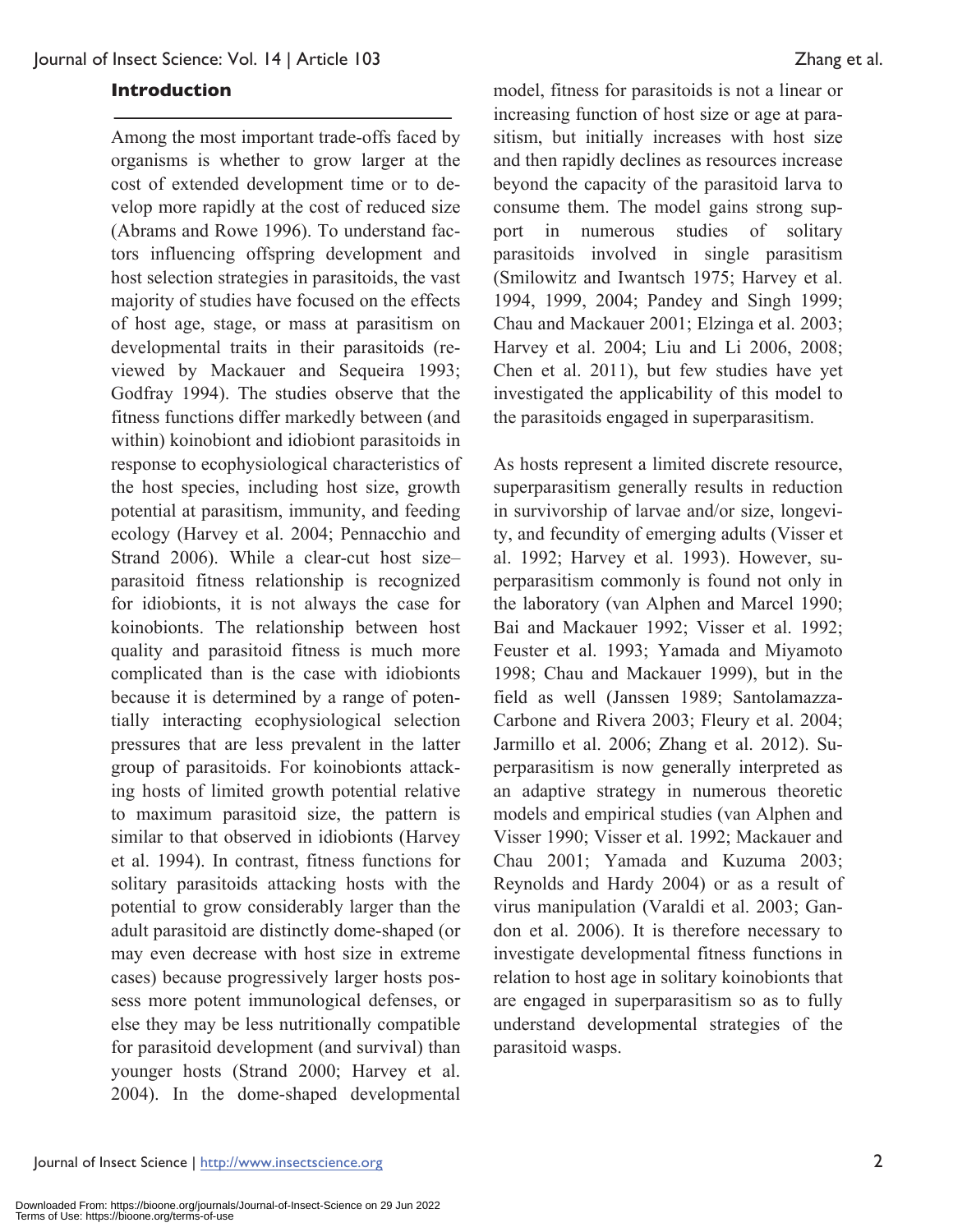This study was designed to investigate the relationship between fitness-correlated traits of *Meteorus pulchricornis* (Wesmael) (Hymneoptera: Braconidae) progeny in either singly parasitized or self-superparasitized *Spodoptera exigua* Hübner (Lepidoptera: Noctuidae) hosts as second–fifth instar larvae, with the goal of testing whether the domed fitness functions apply to the parasitoid engaged in single as well as selfsuperparasitism. *M. pulchricornis* has a wide host range of exposed-living lepidopteran larvae (Huddleston 1980; Maeto 1989, 1990) and is a potential biological control agent against some lepidopteran pests (Fuester et al. 1993; Liu and Li 2006; Chau and Maeto 2008; Wu et al. 2008). The host suitability for development of the parasitoid progeny varies with host instars at the time of oviposition (Askari et al. 1977; Liu and Li 2006, 2008). Although foraging parasitoids can avoid selfsuperparasitism on the basis of host movement (Chau and Maeto 2009; Zhang et al. 2012), superparasitism rate still can be as high as 31% in the laboratory (Fuester et al. 1993) and 23% in the field (Zhang et al. 2012).

# **Materials and Methods**

# **Culture of the parasitoid and host**

*Meteorus pulchricornis* was obtained from *S. exigua* larvae collected in soybean fields and maintained using *S. exigua* as host in the insectary  $(26 \pm 2^{\circ}\text{C}, 60\% - 80\% \text{ RH}, 14L:10D)$ . The parasitoid is thelytokous. The host larvae were reared on an artificial diet (Liu and Li 2006).

# **Experiment**

*Spodoptera exigua* larvae undergo five instars (designated as L1–L5) before pupation. As the first instar larva was not susceptible to selfsuperparasitism in the exploratory trial  $(n =$ 30), it was not used in the experiment. The exploratory trial  $(n = 50)$  indicated that females that realized one egg deposition performed a characteristic stinging behavior (flapping wings when withdrawing the ovipositor), which was used to obtain hosts that were either singly parasitized (1 egg) or superparasitized (2 eggs). Host larvae were individually exposed to a parasitoid in a glass vial and continuously observed until they were attacked once (single parasitism) or twice (self-superparasitism). The time interval between the first and second stinging was kept within 30 minutes; within this time, symmetrical competition between offspring larvae can be created in this parasitoid (Chau and Maeto 2008). The host larvae treated above were individually reared on the artificial diet in vials and monitored daily for egression of mature larvae, pupation, and adult emergence of progeny parasitoids. The emerged adults were kept in groups without feeding and hosts until dead, by which longevity was measured. The development time of progeny parasitoids was measured from oviposition to adult emergence (egg–adult emergence time), and the survival from this period was recorded. The right hind tibia length of the adults (a standard measure of body size) was measured under a stereomicroscope. Data were obtained from between 50 and 70 hosts for each parasitism mode/instar combination.

# **Statistical analysis**

Two-way ANOVA was used to compare single parasitism and superparasitism in developmental parameters of offspring parasitoids. Orthogonal polynomial regression was used to analyze the trend in development time, body size, and longevity of offspring according to host stages with either single parasitism or self-superparasitism, with the goal of test on the quadratic term as the manifestation of the domed fitness functions. This regression method can overcome computational difficul-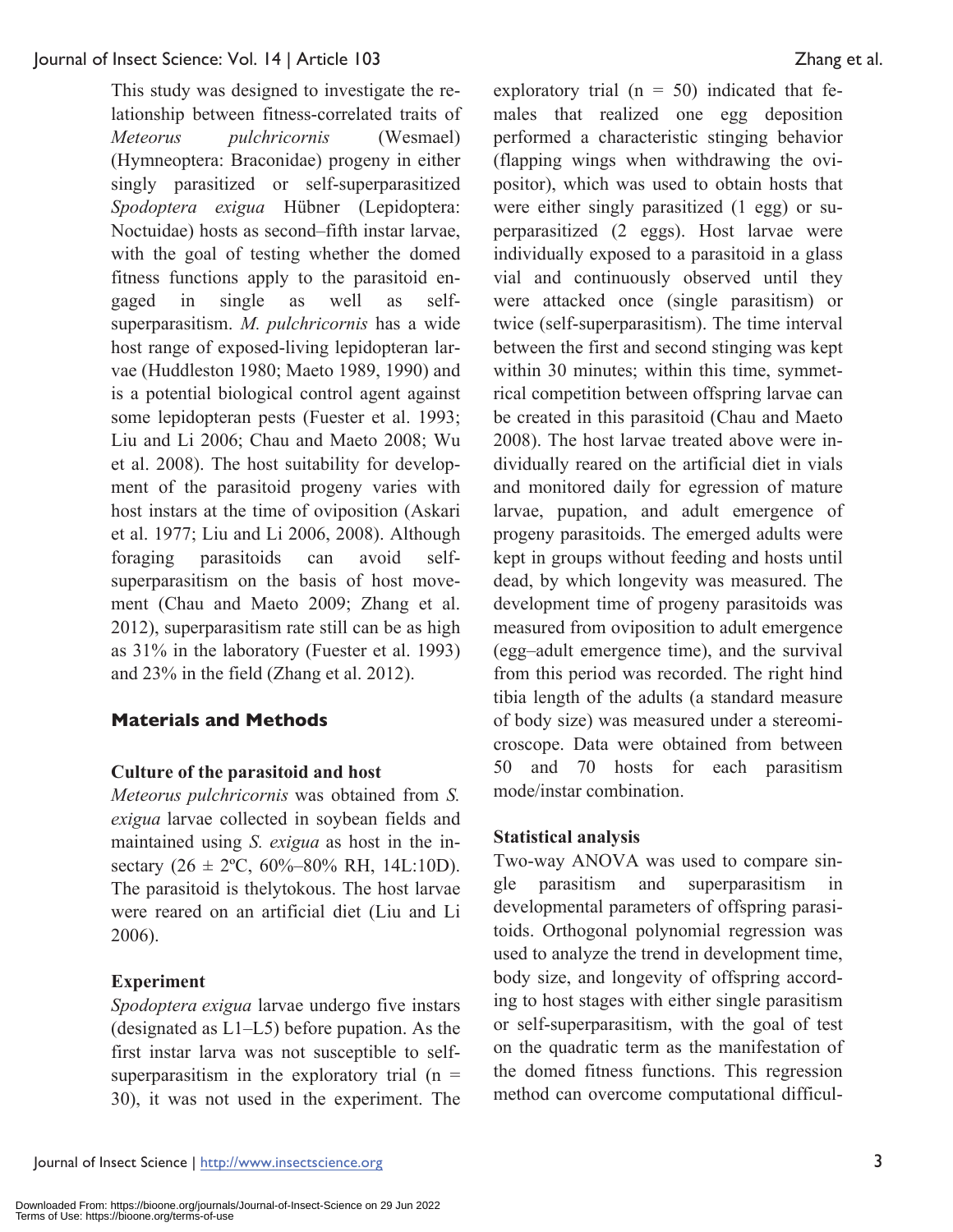**Table 1.** Results of orthogonal polynomial regression of life-history traits of *Meteorus pulchricornis* progeny parasitoids in relation to host instar singly parasitized (A) and self-superparasitized (B) as second–fifth instar larvae.

| Observation variable   Parasitism mode   Polynomial term   Estimate   Std. Error   t value   $Pr(\ge  t )$ |                   |           |         |       |         |         |
|------------------------------------------------------------------------------------------------------------|-------------------|-----------|---------|-------|---------|---------|
| Development time                                                                                           | Single parasitism | Intercept | 14.14   | 0.05  | 259.6   | < 0.001 |
|                                                                                                            |                   | Linear    | $-0.25$ | 0.11  | $-2.24$ | 0.03    |
|                                                                                                            |                   | Ouadratic | 0.28    | 0.1   | 2.53    | 0.01    |
|                                                                                                            |                   | Cubic     | 0.11    | 0.1   | 0.97    | 0.33    |
|                                                                                                            | Superparasitism   | Intercept | 14.63   | 0.05  | 275.6   | < 0.001 |
|                                                                                                            |                   | Linear    | 0.23    | 0.11  | 2.18    | 0.03    |
|                                                                                                            |                   | Quadratic | 0.19    | 0.11  | 1.83    | 0.07    |
|                                                                                                            |                   | Cubic     | 0.14    | 0.11  | 1.31    | 0.19    |
| Body size                                                                                                  | Single parasitism | Intercept | 1.61    | 0.01  | 410.2   | < 0.001 |
|                                                                                                            |                   | Linear    | 0.07    | 0.01  | 8.81    | < 0.001 |
|                                                                                                            |                   | Quadratic | $-0.02$ | 0.01  | $-1.97$ | 0.05    |
|                                                                                                            |                   | Cubic     | $-0.01$ | 0.01  | $-1.21$ | 0.23    |
|                                                                                                            | Superparasitism   | Intercept | 1.56    | 0.01  | 404.1   | < 0.001 |
|                                                                                                            |                   | Linear    | 0.09    | 0.01  | 10.98   | < 0.001 |
|                                                                                                            |                   | Quadratic | $-0.01$ | 0.001 | $-1.52$ | 0.13    |
|                                                                                                            |                   | Cubic     | $-0.01$ | 0.01  | $-0.32$ | 0.75    |
| Longevity                                                                                                  | Single parasitism | Intercept | 41.29   | 0.39  | 107.2   | < 0.001 |
|                                                                                                            |                   | Linear    | 1.28    | 0.79  | 1.63    | 0.1     |
|                                                                                                            |                   | Quadratic | $-1.87$ | 0.77  | $-2.43$ | 0.02    |
|                                                                                                            |                   | Cubic     | $-0.01$ | 0.75  | $-0.01$ | 0.99    |
|                                                                                                            | Superparasitism   | Intercept | 37.53   | 0.27  | 139.4   | < 0.001 |
|                                                                                                            |                   | Linear    | 1.2     | 0.54  | 2.22    | 0.03    |
|                                                                                                            |                   | Quadratic | $-1.02$ | 0.54  | $-1.89$ | 0.06    |
|                                                                                                            |                   | Cubic     | 0.25    | 0.54  | 0.46    | 0.64    |

ties due to collinearity (Armitage et al. 2002). The Cochran-Armitage test of trend was used to approximately test for departures from a non-monotonic, dome-shaped trend in survival proportions across host stages at oviposition for single parasitism or self-superparasitism. Analyses were carried out using R (R Development Core Team 2009).

# **Results**

A two-way ANOVA on development time revealed a significant effect of parasitism mode, where offspring parasitoids extended the egg-to-adult emergence time in selfsuperparasitized host larvae as opposed to counterparts in singly parasitized hosts (Figure 1). Orthogonal polynomial regression analysis revealed best fits of a quadratic curvilinear function to the relationship between development time and host stage at both single parasitism and self-superparasitism (Figure 1A, B; Table 1).

Offspring adult parasitoids were significantly smaller in body size, as measured by hind tibia length, in self-superparasitized hosts than in singly parasitized hosts (Figure 1C, D). Where the relationship between body size and host stage at oviposition was best fitted by a quadratic curvilinear function for offspring parasitoids engaged in single parasitism, it was best fitted only by a linear function for the counterparts involved in selfsuperparasitism (Figure 1C, D; Table 1).

Longevity of adults was shortened in selfsuperparasitized hosts as opposed to singly parasitized hosts (Figure 2). Whereas there was a quadratic effect of host stage on longevity of parasitoids engaged in single parasitism, the quadratic effect was close to statistically significant for parasitoids involved in selfsuperparasitism  $(P = 0.06)$  (Figure 2A, B; Table 1).

The survival of offspring parasitoids decreased by 15–21% in self-superparasitized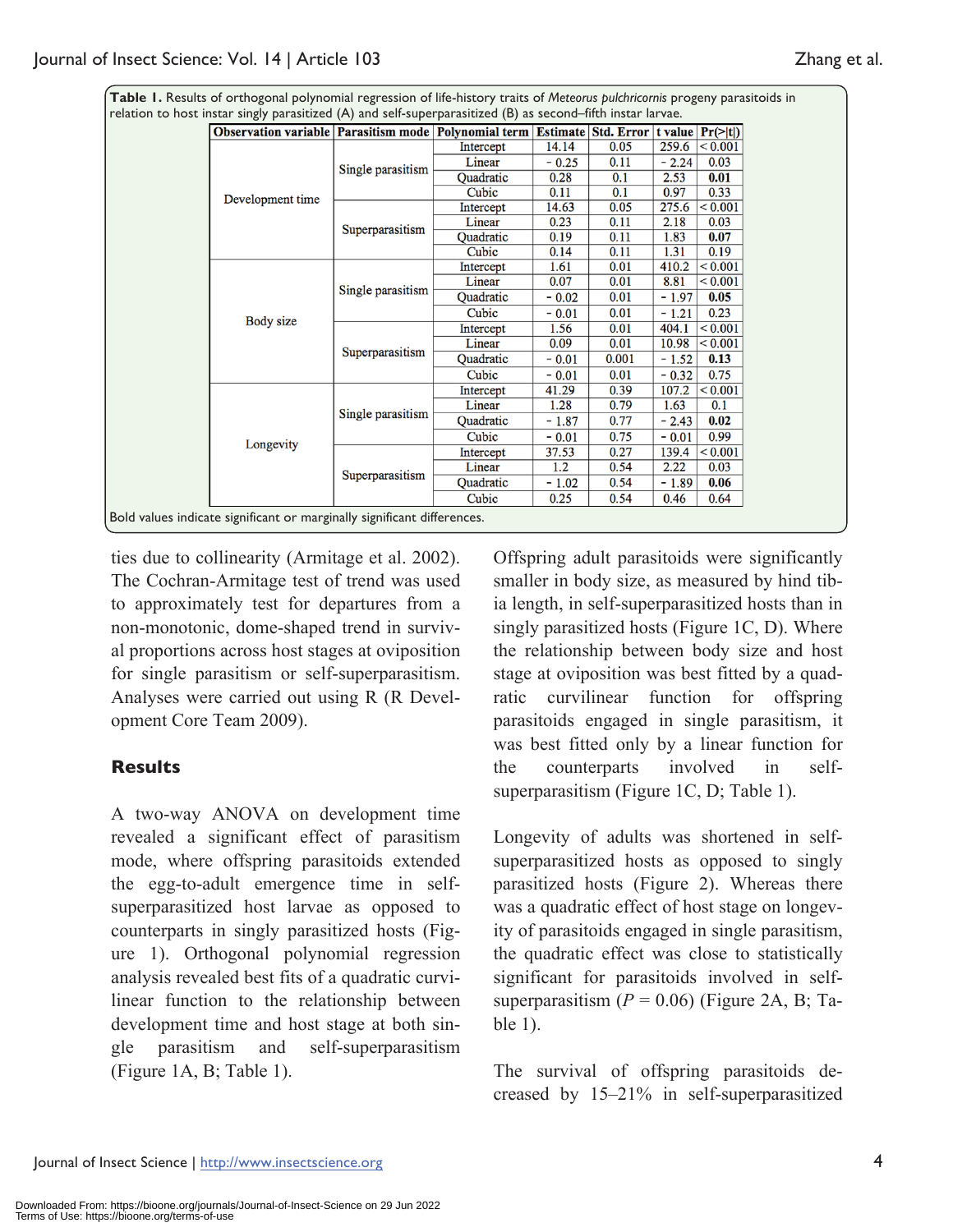



**Figure 1.** *Meteorus pulchricornis* development time (egg–adult emergence) and body size (hind tibia length, HTL) in relation to host instar singly parasitized (A, C) and self-superparasitized (B, D) as second–fifth instar larvae. High quality figures are available online.



**Figure 2.** Longevity of *Meteorus pulchricornis* adults in relation to host instar singly parasitized (A) and self-superparasitized (B) as second–fifth instar larvae. High quality figures are available online.

hosts as compared to singly parasitized hosts (Figure 3). The Cochran-Armitage test of trend supported the dome-shaped trend in survival proportions across successive host stages at ovipositon for both single parasitism ( $\chi^2$  =

Journal of Insect Science | http://www.insectscience.org 5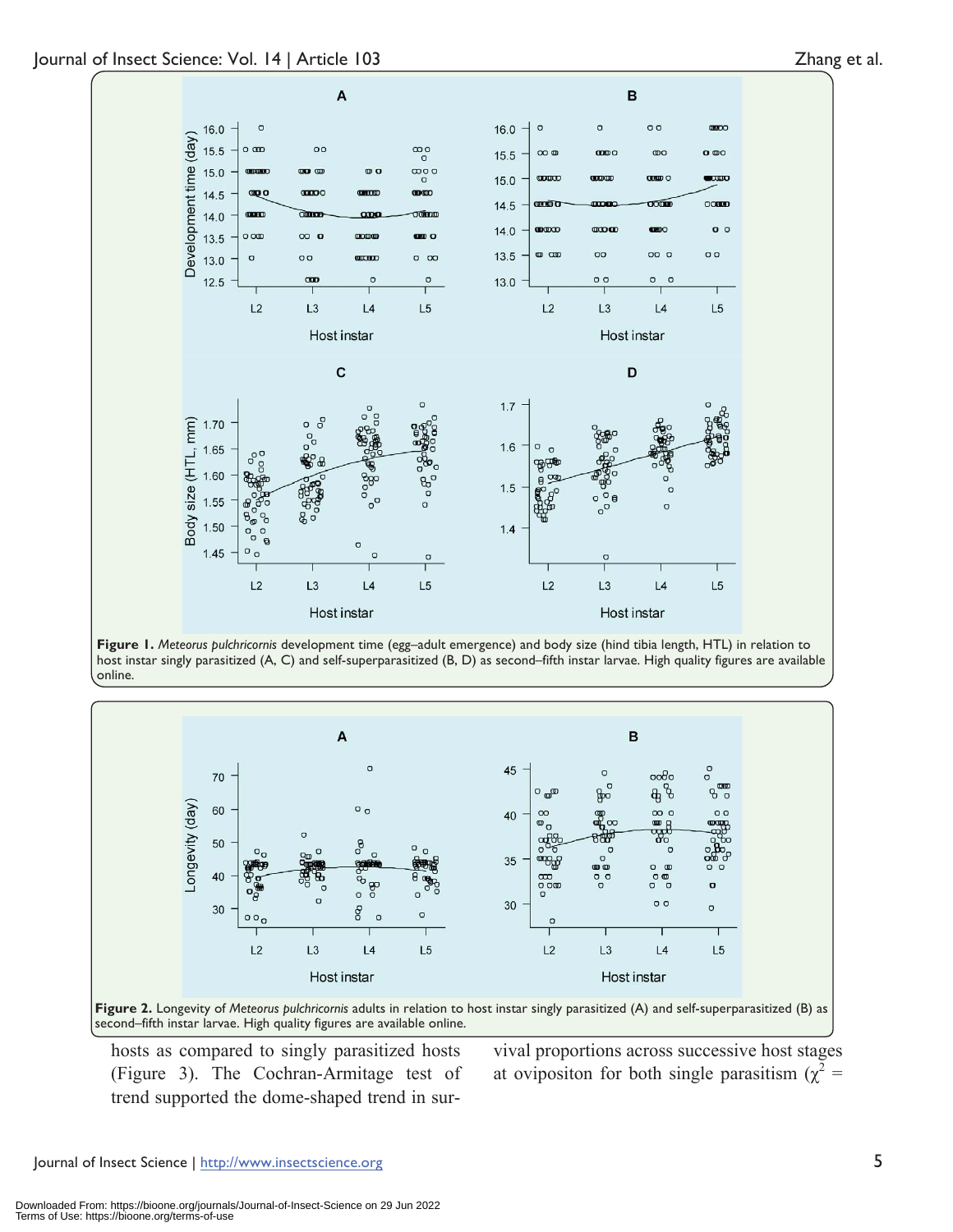

hosts singly parasitized (A) and self-superparasitized (B) as second–fifth instar larvae. High quality figures are available online.

18.81,  $P \le 0.001$ ) and self-superparasitism ( $\chi^2$  $= 4.41, P = 0.04$ ) (Figure 3).

#### **Discussion**

Our experiments show that selfsuperparasitism in *M. pulchricornis* had deleterious effects on the development of

parasitoid progeny, leading to prolonged egg-to-adult emergence time, decreased survival to adult emergence, smaller body size, and shorter longevity of the emerging adults. The results provide data in support of some other studies, which observed that superparasitism in solitary parasitoids delays the development of the progeny (Eller et al. 1990; Harvey et al. 1993; Hegazi and Khafagi 2005; Chau and Maeto 2008; Tunca and Kilinger 2009), increases larval mortality (Vinson and Spoka 1978; Tunca and Kilinger 2009), and results in offspring small in body size (Harvey et al. 1993; Tunca and Kilinger 2009). The fitness costs in development of parasitoid progeny in a superparasitized host are generally assumed to be due to increased competition for limited resources among progeny inside the host (van Lenteren 1981; Waage and Godfray 1986). Moreover, some other competing behaviors may also bear fitness costs for the winning parasitoid. Chau and Maeto (2008) found, in the study of larval competition in *M. pulchricornis*, that fierce physical fighting between first-instar larvae oc-

curred inside the superparasitized host. However, some fitness costs for progeny parasitoids from superparasitism may be offset. For example, studies of the solitary aphid parasitoid *Monoctonus paulensis* show that progeny parasitoids are larger in body size in superparasitized aphid hosts than counterparts in singly parasitized aphids without a corre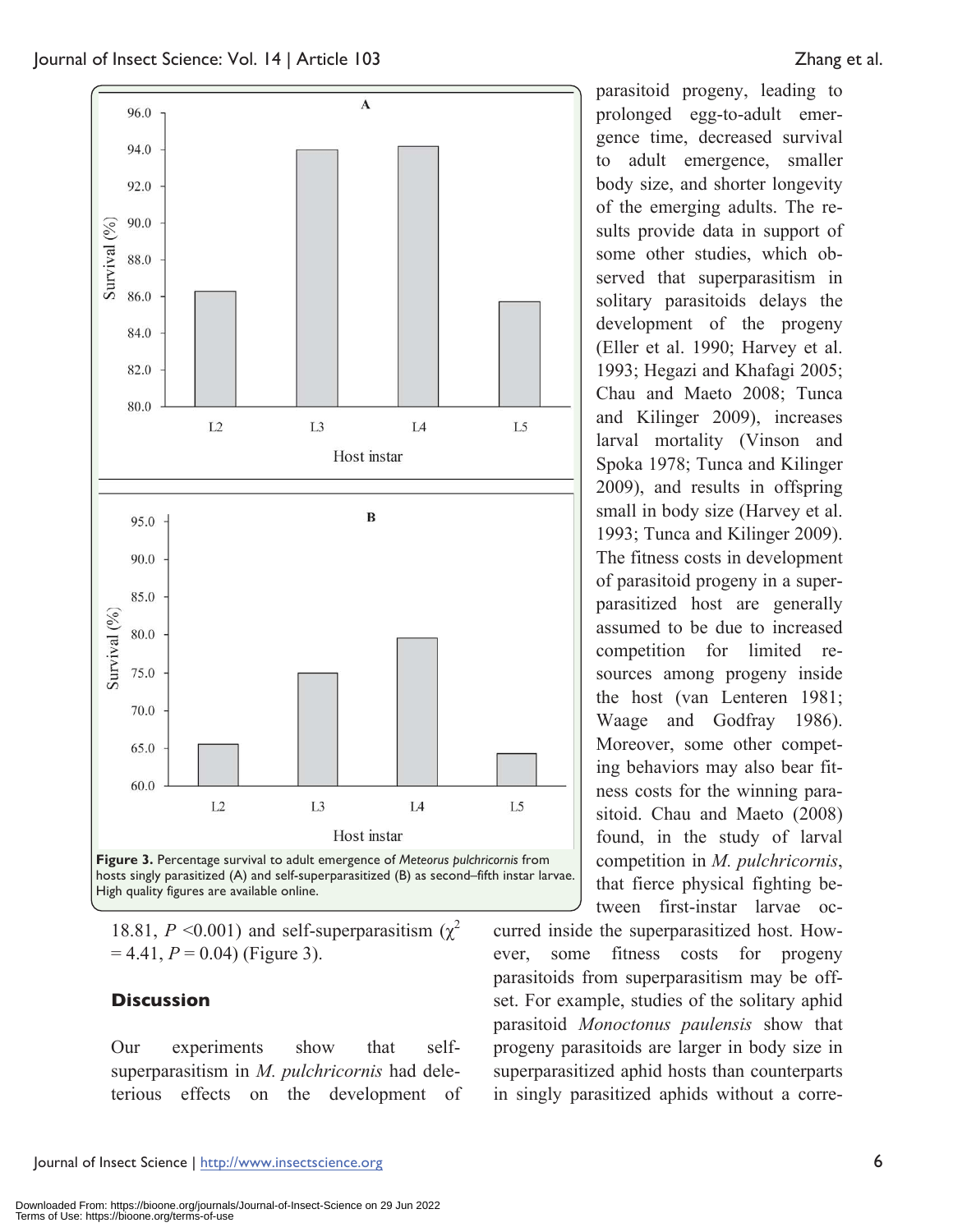sponding increase in development time (Bai and Mackauer 1992; Mackauer and Chou 2001).

The results of this study show that fitness correlates in development of progeny parasitoids engaged in single parasitism do not linearly increase with host stage at oviposition. The analysis of orthogonal polynomial regression revealed a quadratic effect of host stage on development time, body size, and longevity of progeny parasitoids, respectively; the Cochran-Armitage test on survival proportions showed a dome-shaped trend from L2 to L3 hosts at oviposition. These results provide data in support of the findings not only with this parasitoid parasitizing other host species (Liu and Li 2008), but also with other koinobiont parasitoids that exhibit developmental patterns illustrating clear trade-offs between body size, development time, and pre-adult mortality (Smilowitz and Iwantsch 1975; Harvey et al. 1994, 1999; Pandey and Singh 1999; Chau and Mackauer 2001; Elzinga et al. 2003; Harvey et al. 2004). Such domed fitness functions may be an adaptive response that optimizes several traits affecting parasitoid fitness (Strand 2000).

The domed fitness functions, however, are demonstrated only in parasitoids engaged in single parasitism. There remains a need to know if these functions apply to the parasitoids engaged in superparasitism, in consideration of superparasitism as an adaptive strategy in parasitoids (van Alphen and Visser 1990). The results of this study do not reveal a significantly quadratic function in development time, body size, and longevity of progeny parasitoids engaged in selfsuperparasitism with regard to host stages at oviposition, but support a quadratic trend in survival proportions across successive host stages. The discrepancy in developmental fitness functions between single parasitism and self-superparasitism, as exhibited in *M. pulchricornis*, may be explained by several factors. The eggs of parasitoids in several families (especially in the Braconidae) produce large cells, teratocytes, which are released to the host haemocoel when the parasitoid first instar ecloses (Dahlman and Vinson 1993). Among other functions, teratocytes have the function of nutrition for developing parasitoid larvae. Bai and Mackauer (1992) reported that larvae of the solitary koinobiont endoparasitoid *Aphidius ervi* readily feed on them along with host tissues, and that the larger size of progeny emerging from superparasitized hosts compared with singly parasitized hosts may be a result of increased numbers of teratocytes circulating in the haemolymph of superparasitized hosts. Our study also provides some corroborative evidence for this factor. The body size of progeny initially increased with host instar, but rapidly declined when the host at oviposition was the final instar with single parasitism, whereas it linearly increased with host instar at oviposition with self-superparasitism.

Alternatively, the discrepancy may be explained by the same mechanism for the domed fitness functions in single parasitism. Strand (2000) suggested that with single parasitism, offspring fitness initially increases with host size, but as resources increase beyond the capacity of the parasitoid larva to consume them, fitness rapidly declines. We assumed that the resource threshold for the consumption of parasitoid larvae may be higher with self-superparasitism, so as to shift the increasing trend in some life-history traits, such as body size, with host size (or stage) at oviposition. In this respect, self-superparasitism may be an adaptive strategy in solitary koinobionts to exploit suboptimal host stages. This as-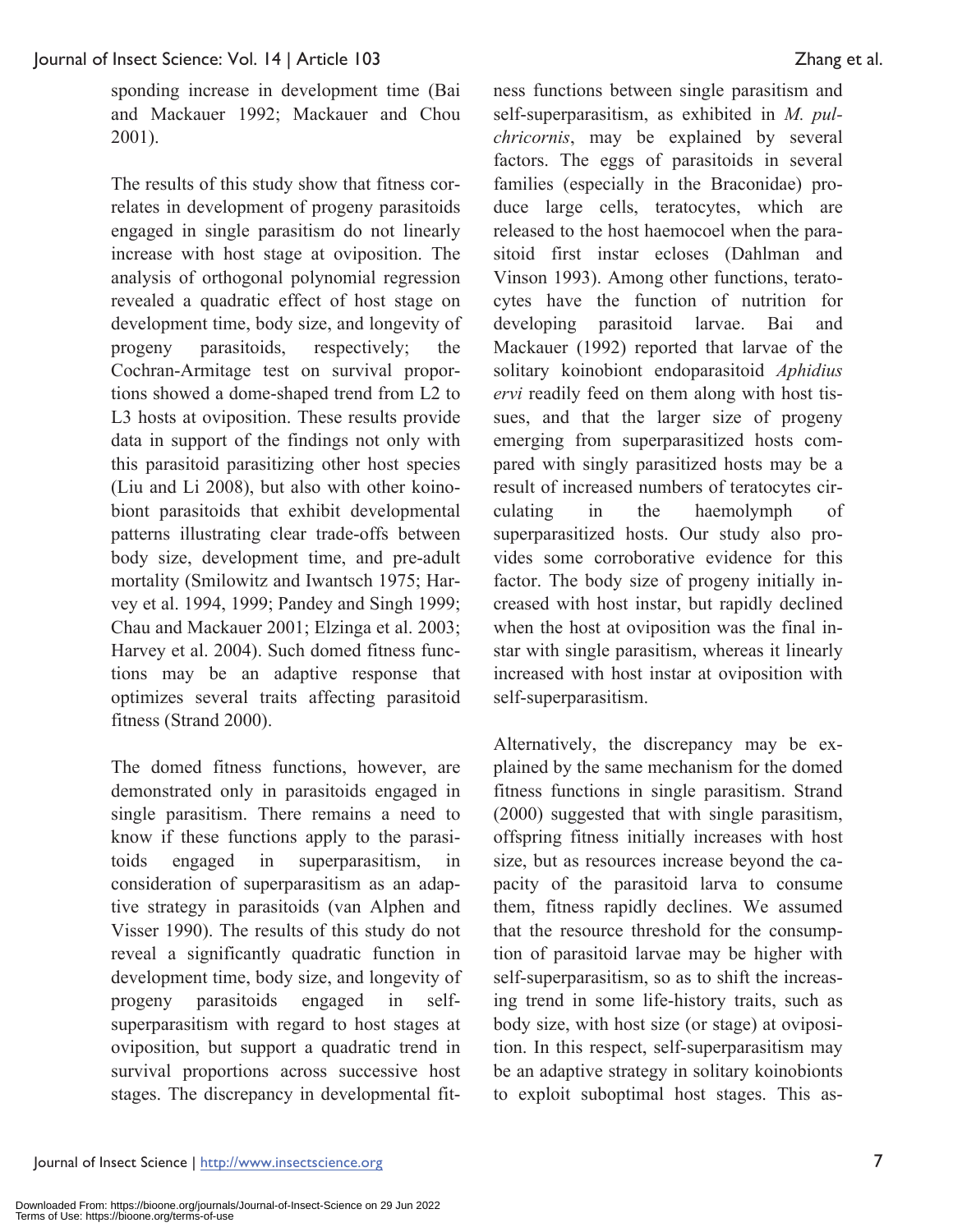sumption has gained some support in the study of *Microplitis rufiventris*, where more parasitoid eggs survive to mature larvae when laid in the sixth-instar larva, the suboptimal stage for single parasitism, than the fifth-instar host, which is the optimal stage for single parasitism (Khafagi and Hegazi 2005; Hegazi and Khafagi 2008). Furthermore, selfsuperparasitism may be enhanced by host sharing in solitary endoparasitoids toward the evolution of gregariousness over time (Riddich 2002; Khafagi and Hegazi 2005). Pexton and Mayhew (2005) reported that competition for hosts may have contributed to the evolution of gregarious development in the braconid genus *Aphaereta*.

# **Acknowledgements**

We thank Lulu Li, Sheng Sheng, Zhu Yu, and Lu Feng for their help in the study, and the Editor for the valuable comments on the manuscript. This study was supported by the Natural Science Fund of China (NSFC-30871670) and Special Research Fund for Agricultural Technique for the Public Interests (201103002).

# **References**

Abrams PA, Rowe L. 1996. The effects of predation on the age and size of maturity of prey. *Evolution* 50: 1052–1061

Armitage P, Berry G, Matthews JNS. 2002. *Statistical Methods in Medical Research.* Fourth edition. Blackwell Science Ltd.

Askari A, Mertins JW, Coppel HC. 1977. Development biology and immature stages of Meteorus pulchricornis in the laboratory. *Annals of the Entomological Society of America* 70: 655–659.

Bai B, Mackauer M. 1992. Influence of superparasitism on development rate and adult size in a solitary parasitoid wasp, *Aphidius ervi*. *Functional Ecology* 6: 302–304.

Chau A, Mackauer M. 1999. Selfsuperparasitism in the solitary parasitoid *Monoctonus paulensis* (Hymenoptera: Braconidae, Aphidiinae): Proximate mechanisms. *Canadian Entomologist* 131: 769–777.

Chau A, Mackauer M. 2001. Preference of the aphid parasitoid *Monoctonus paulensis* (Hymenoptera: Braconidae, Aphidiinae) for different aphid species: Female choice and offspring survival. *Biological Control* 20: 30– 38.

Chau NNB, Maeto K, 2008. Intraspecific larval competition in *Meteorus pulchricornis* (Hymenoptera: Braconidae), a solitary endoparasitoid of lepidopteran larvae. *Applied Entomology and Zoology* 43: 159–165.

Chau N, Maeto K. 2009. Temporary host paralysis and avoidance of selfsuperparasitism in the solitary endoparasitoid *Meteorus pulchricornis*. *Entomologia Experimentalis et Applicata* 132: 250–255.

Chen W, Li B, Meng L. 2011. Host selection and offspring developmental performances of *Meteorus pulchricornis* on *Spodoptera litura* larval instars. *Chinese Journal of Ecology* 30(7): 1317–1321 (In Chinese with English abstract).

Dahlman DL, Vinson SB. 1993. Teratocytes: developmental and biochemical characteristics. In: Beckage NE, Thompson SN, Federici BA, eds. 1993. *Parasites and Pathogens of Insects*. pp. 145–65. New York: Academic.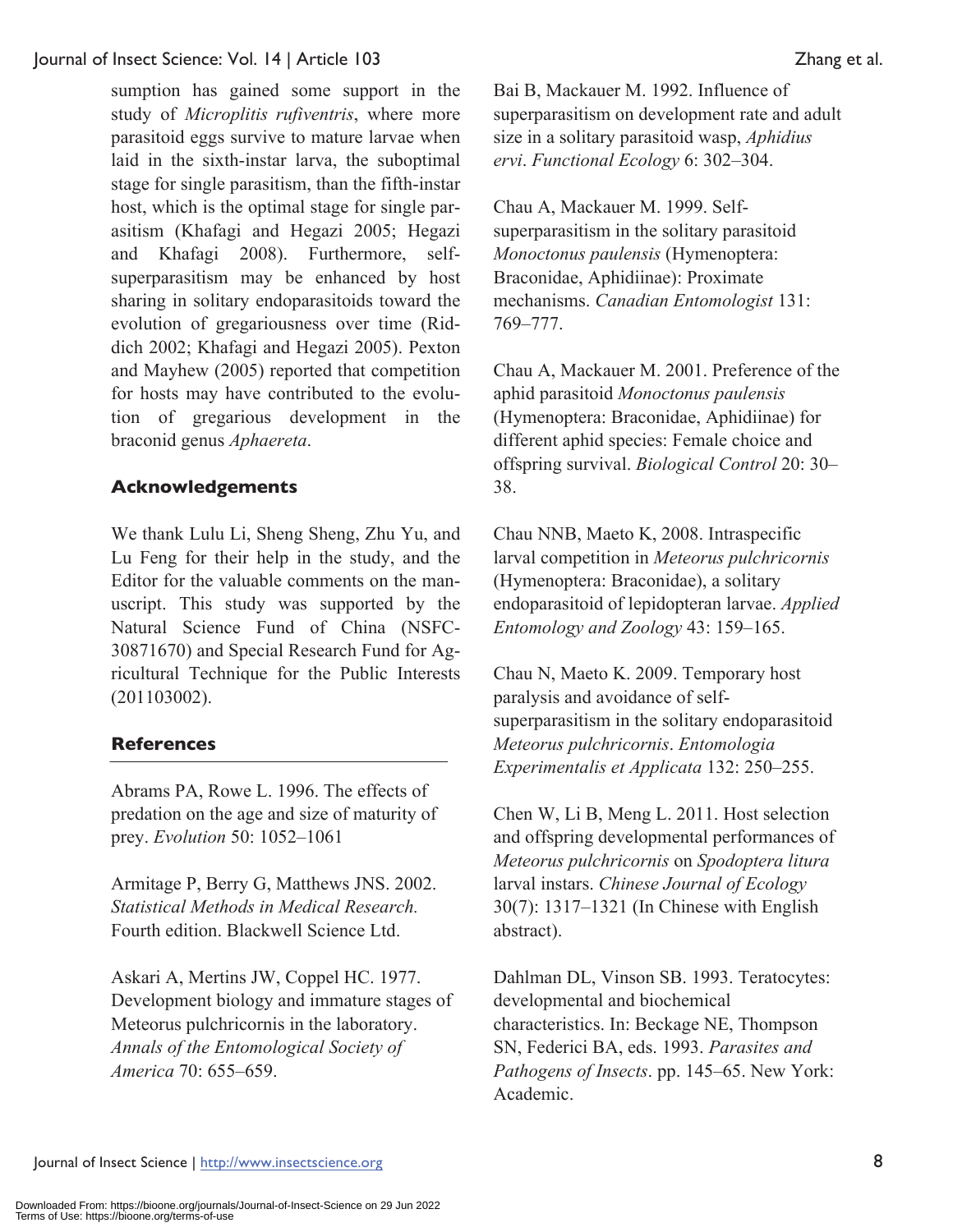Eller FJ, Tumlinson JH, Lewis WJ. 1990. Intraspecific competition in *Micropitilis croiceps* (Hymenoptera: Braconidae), a parasitoid of *Heliothis* species (Lepidoptera: Noctuidae). *Annals of the Entomological Society of America* 83: 504–508.

Elzinga JA, Harvey JA, Biere A. 2003. The effects of host weight at parasitism on fitness correlates of the gregarious koinobiont parasitoid *Microplitis tristis* and consequences for food consumption by its host, *Hadena bicruris*. *Entomologia Experimentalis et Applicata* 108: 95–106.

Fleury F, Ris N, Allemand R, Fouillet P, Carton Y, Boulétreau M. 2004. Ecological and genetic interactions in *Drosophila* parasitoids communities: a case study with *D. melanogaster*, *D. simulans* and their common *Leptopilina* parasitoids in south-eastern France. *Genetica* 120: 181–194.

Fuester R, Taylor P, Peng H, Swan K. 1993. Laboratory biology of a uniparental strain of *Meteorus pulchricornis* (Hymenoptera: Braconidae), an exotic larval parasite of the gypsy moth (Lepidoptera: Lymantriidae). *Annals of the Entomological Society of America* 86: 298–304.

Godfray H. 1994. *Parasitoids: Behavior, evolution, and evolutionary ecology.* Princeton University Press (Princeton, N.J.), Princeton.

Gandon S, Rivero A, Varaldi J, 2006. Superparasitism evolution: adaptation or manipulation? *The American Naturalist* 176: 1–22.

Harvey JA. 2005. Factors affecting the evolution of development strategies in parasitoid wasps: the importance of functional constraints and incorporating complexity. *Entomologia Experimentalis et Applicata* 117: 1–13.

Harvey JA, Strand MR. 2002. The developmental strategies of endoparasitoid wasps vary with host feeding ecology. *Ecology* 83(9): 2439–2451.

Harvey JA, Harvey IF, Thomson DJ. 1993. The effect of superparasitism on development of the solitary parasitoid wasp, *Venturia canescens* (Hymenoptera: Ichneumonidae). *Ecological Entomology* 18: 203–208.

Harvey JA, Harvey IF, Thompson DJ. 1994. Flexible larval growth allows use of a range of host sizes by a parasitoid wasp. *Ecology* 75: 1420–1428.

Harvey JA, Bezemer TM, Elzinga JA, Strand MR. 2004. Development of the solitary endoparasitoid *Microplitis demolitor*: host quality does not increase with host age and size. *Ecological Entomology* 29: 35–43.

Harvey JA, Jervis MA, Gols R, Jiang NQ, Vet LEM. 1999. Development of the parasitoid, *Cotesia rubecula* (Hymenoptera: Braconidae) in *Pieris rapae* and *Pieris brassicae* (Lepidoptera:Pieridae): evidence for host regulation. *Journal of Insect Physiology* 45: 173–182.

Hegazi E, Khafagi W. 2005. Developmental interaction between suboptimal instars of *Spodoptera littoralis* (Lepidoptera:Noctuidae) and its parasitoid *Microplitis rufiventris* (Hymenoptera: Braconidae). *Archives of Insect Biochemistry* 60: 172–184.

Huddleston T. 1980. A revision of the western Palaearctic species of the genus *Meteorus* (Hymenoptera, Braconidae). *Bulletin of the*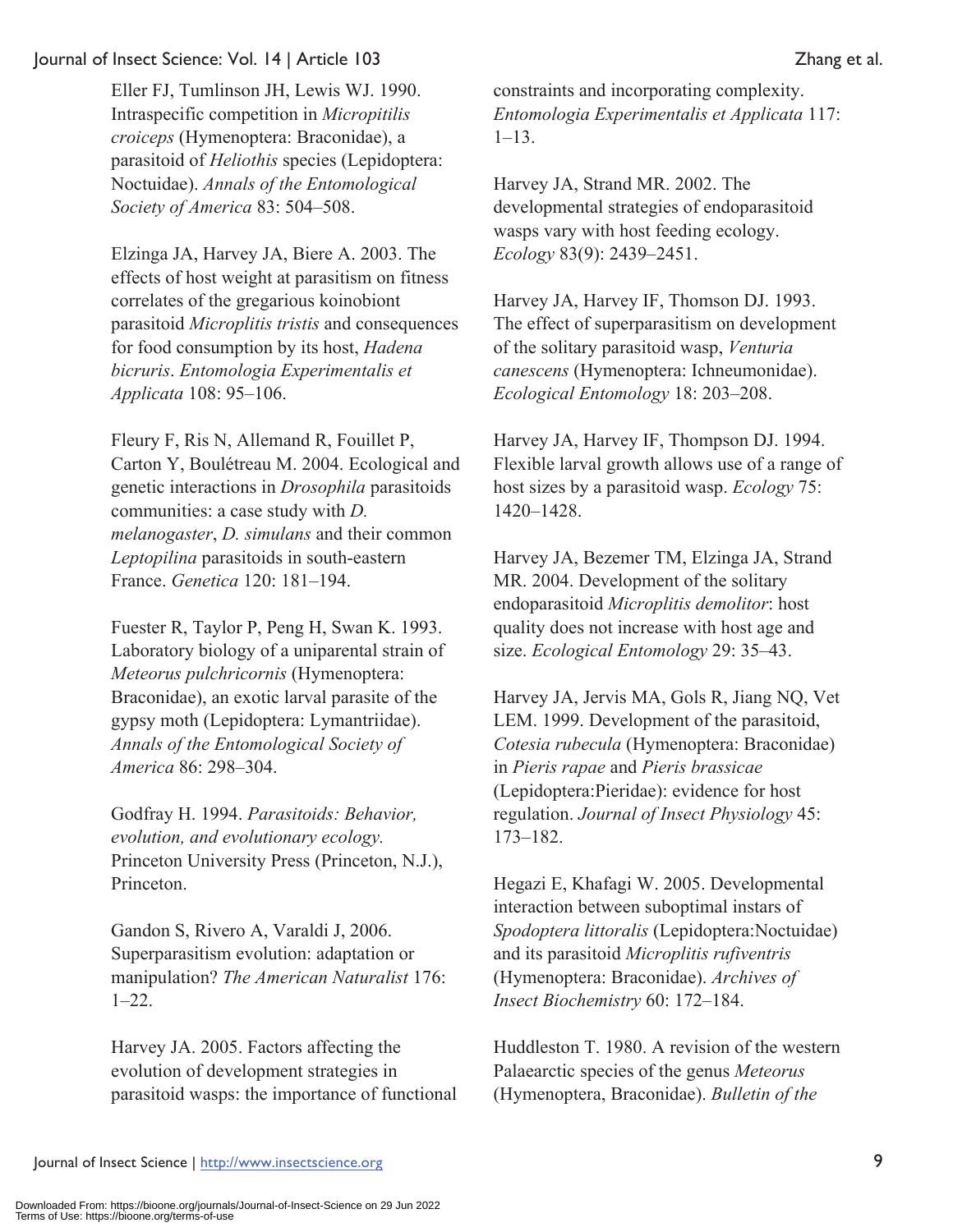*British Museum (Natural History), Entomology* 41: 1–58.

Janssen A. 1989. Optimal host selection by *Drosophila* parasitoids in the field. *Functional Ecology* 3: 469–479.

Jaramillo J, Borgemeister C, Setamou M. 2006. Field superparasitism by *Phymastichus coffea*, a parasitoid of adult coffee berry borer, *Hypothenemus hampei*. *Entomologia Experimentalis et Applicata* 119: 231–237.

Khafagi WE, Hegazi EM. 2008. Does superparasitism improve host suitability for parasitoid development? A case study in the *Microplitis rufiventris*–*Spodoptera littoralis*  system. *BioControl* 53: 427–438.

Liu Y, Li B. 2006. Developmental interactions between *Spodoptera exigua* (Noctuidae: Lepidoptera) and its uniparental endoparasitoid, *Meteorus pulchricornis* (Braconidae: Hymenoptera). *Biological Control* 38: 264–269.

Liu Y, Li B. 2008. Effects of *Helicoverpa armigera* (Noctuidae, Lepidoptera) host stages on some developmental parameters of the uniparental endoparasitoid *Meteorus pulchricornis* (Braconidae, Hymenoptera). *Bulletin of Entomological Research* 98: 109– 114.

Mackauer M, Sequeira R. 1993. Patterns of development in insect parasites. In: Beckage NE, Thompson, SN, Federici BA. Editors. *Parasites and Pathogens of Insects.* pp. 1–20. AcademicPress.

Mackauer M, Chau A. 2001. Adaptive selfsuperparasitism in a solitary parasitoid wasp: the influence of clutch size on offspring size. *Functional Ecology* 15: 335–343.

Maeto K. 1989. Systematic studies on the tribe Meteorini from Japan (Hymenoptera, Braconidae) VI. The pulchricornis group of the genus *Meteorus*. *Japanese Journal of Entomology* 57: 768–777.

Maeto K. 1990. Phylogenetic relationships and host associations of the subfamily *Meteorinae cresson* (Hymenoptera, Braconidae). *Japanese Journal of Entomology* 58: 383–396.

Pandey S, Singh R. 1999. Host size induced variation in progeny sex ratio of an aphid parasitoid *Lysiphlebia mirzai*. *Entomologia Experimentalis et Applicata* 90: 61–67.

Pennacchio F, Strand MR. 2006. Evolution of developmental strategies in parasitic Hymenoptera. *Annual Review of Entomology* 51: 233–258.

Pexton JJ, Mayhew PJ. 2005. Clutch size adjustment, information use and the evolution of gregarious development in parasitoid wasps. *Behavioral Ecology and Sociobiology* 58: 99–110.

R Development Core Team, 2009. *R: A Language and Environment for Statistical Computing*. R Foundation for Statistical Computing, Vienna, Austria. Available online: www.r-project.org.

Riddick EW, 2002. Superparasitism occasionally predisposes *Cotesia marginiventris* (Cresson) (Hymenoptera: Braconidae) to develop gregariously in *Spodoptera exigua* (Hubner) (Lepidoptera: Noctuidae). *Journal of Entomological Science* 37: 1–9.

Reynolds KT, Hardy ICW. 2004. Superparasitism: a non-adaptive strategy?